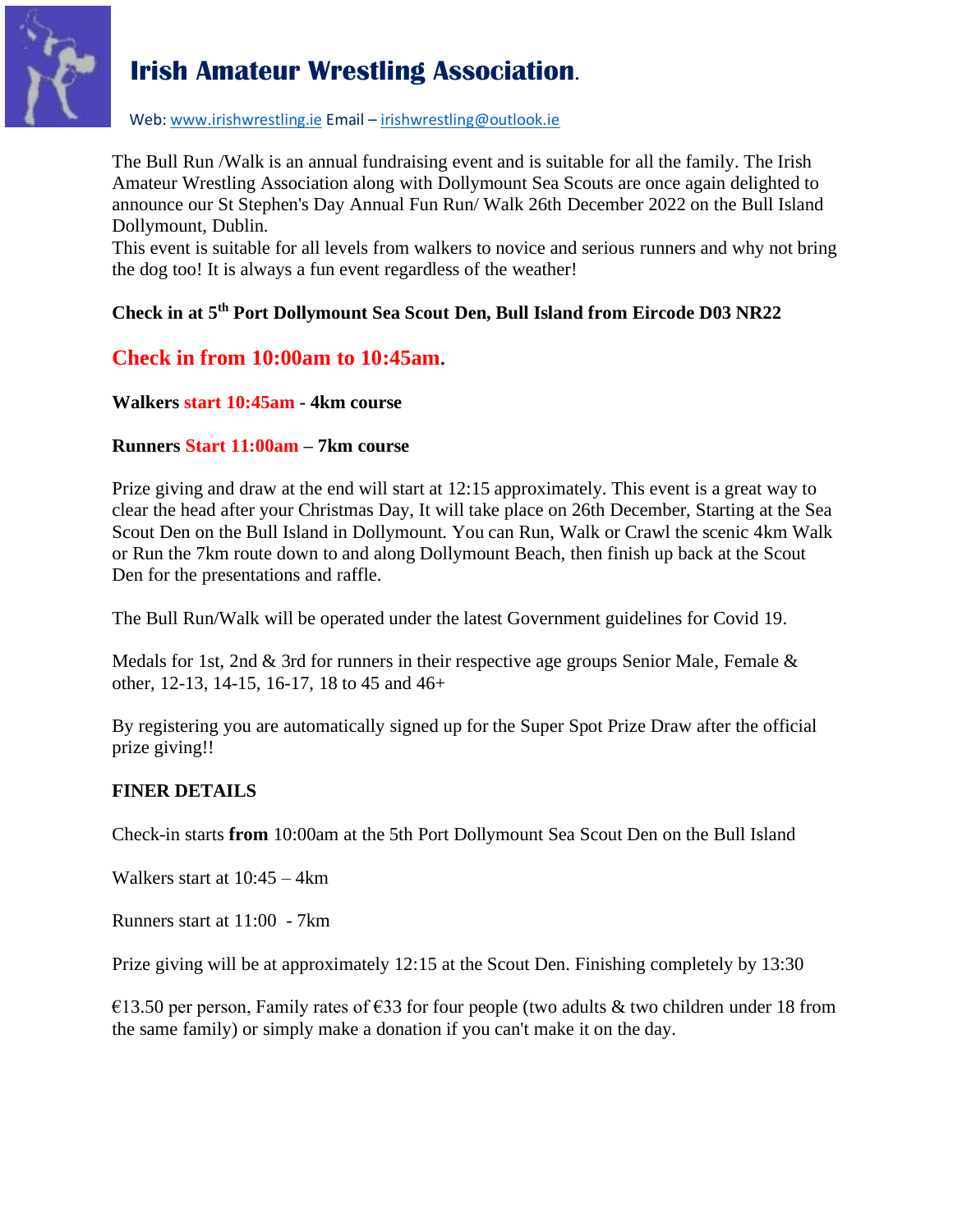

Web[: www.irishwrestling.ie](http://www.irishwrestling.ie/) Email - [irishwrestling@outlook.ie](mailto:irishwrestling@outlook.ie)

#### **DIRECTIONS-**

Follow the wooden bridge in Dollymount heading towards Dollymount beach in Clontarf, As you cross the wooden bridge you will see a white building on the left hand side with green gates. This is the Scout Den, Pass the Bull Cottages and immediately take the left into the car park. This event is organised by the I.A.W.A along with Dollymount Sea Scouts and funds raised go towards projects to develop Youth Olympic Wrestling in Ireland

Click on our website [www.irishwrestling.ie](http://www.irishwrestling.ie/) for more information on the IAWA

Contact - [irishwrestling@outlook.ie](mailto:irishwrestling@outlook.ie) for further details

We look forward to seeing you on the Day!

The I.A.W.A. Team

# **Map of Course**



**Waiver**

### **Bull Run/ Walk, 26th December, 2021**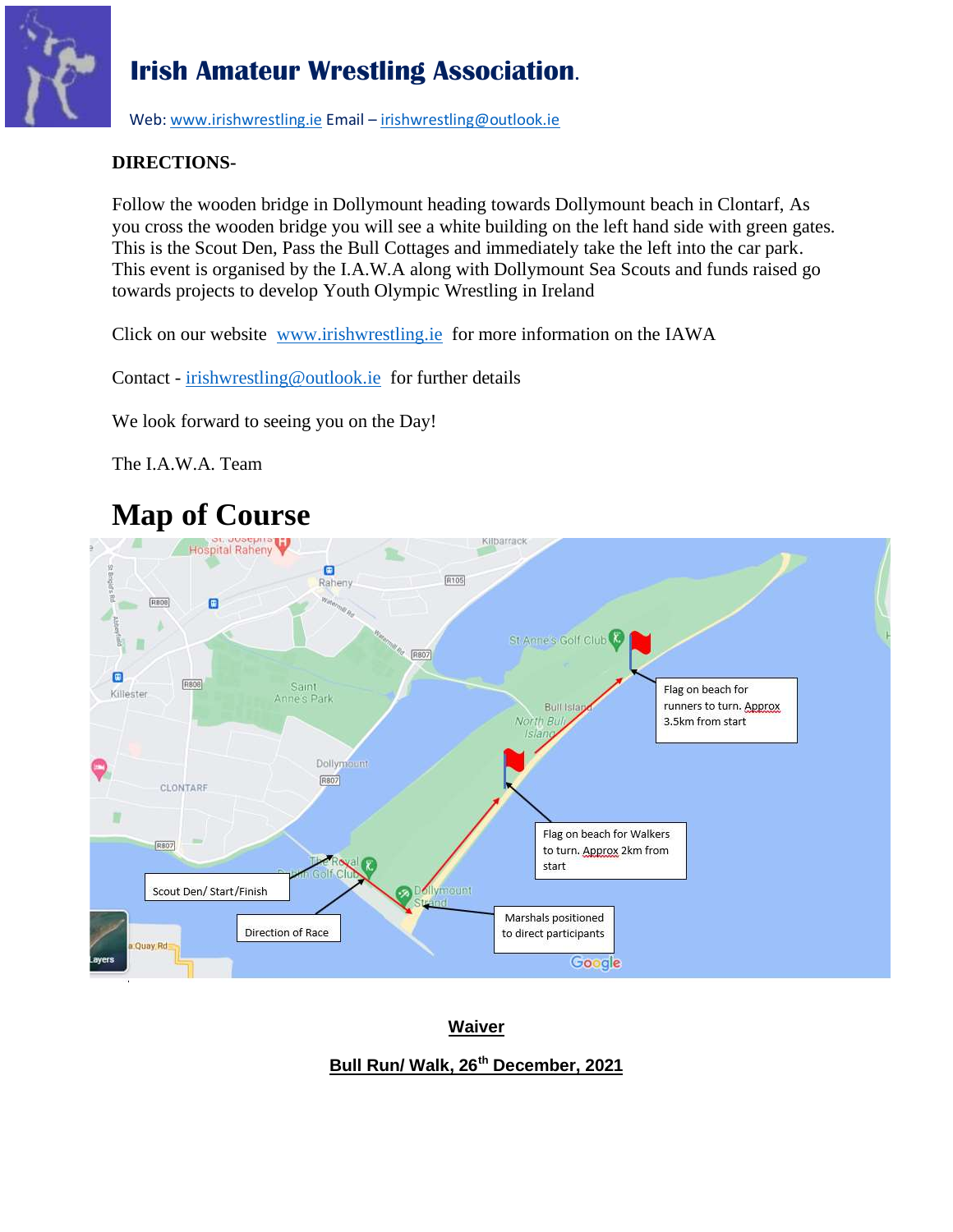

#### Web[: www.irishwrestling.ie](http://www.irishwrestling.ie/) Email – [irishwrestling@outlook.ie](mailto:irishwrestling@outlook.ie)

By registering and taking part in the Irish Amateur Wrestling Association Bull Run/Walk Sponsor Event I acknowledge that I enter the Event **entirely** at my own risk.

I hereby release the Irish Amateur Wrestling Association and its Partners from any and all liability arising from any loss, damage or injury (including fatal injury) suffered by me before during or after the event.

I hereby waive any and all rights and claims for damages or compensation from the Irish Amateur Wrestling Association (including its employees, agents, officers, governors, sponsors and volunteers, and their representatives, successors and assigns) arising from any loss, injury (including fatal injury) suffered by me before during or after the Race. This waiver and release is binding on my estate and my heirs.

I acknowledge and confirm that I have chosen the Bull Run/Walk Event and I am entering the Event of my own accord. The distance that I have chosen is due to my own athletic capability and my decision to enter the Event has not been influenced by any other individuals.

I acknowledge that it is my responsibility to understand the risks of running/Walking the Event and determine whether I am fit enough and strong enough to safely run/walk the Event. I attest and certify that I am physically fit, injury free and have sufficiently trained to complete the Race.

I acknowledge that the Event will take place where crossing roads with vehicular traffic present. I acknowledge that there are no stewards during this portion of the Event. I will ensure to cross roads with the utmost care and attention

I confirm that I have **not** been in close contact with an individual who has tested positive for Covid-19. I hereby confirm that I have not tested positive for Covid-19 within the last two weeks. If I have tested positive or have been in close contact with an individual who has tested positive in the last two weeks, I will not participate in the Event.

I accept and acknowledge that the Entry fee is NON-REFUNDABLE and I will not sell my entry or offer it to another person free of charge if I cannot participate.

I accept and acknowledge if the Race is postponed, altered, shortened, lengthened or cancelled that the Irish Amateur Wrestling Association has no obligation to me for any costs and expenses that I may incur pertaining to my planned participation, whether for travel, lodging, meals or any otherwise. I accept and acknowledge there are no exceptions to this policy and that I will not ask for an exception to be made for me.

I hereby grant full permission to the Irish Amateur Wrestling Association or any of its service providers to use photographs, films or recordings of the Event for any legitimate purpose without recourse to me and I hereby release any right I may have to my image while taking part in the Event or at the start line or finish area

I understand and acknowledge that this waiver includes any claims, whether caused by negligence, omission, the action or inaction of the Irish Amateur Wrestling Association or any of its service providers or otherwise.